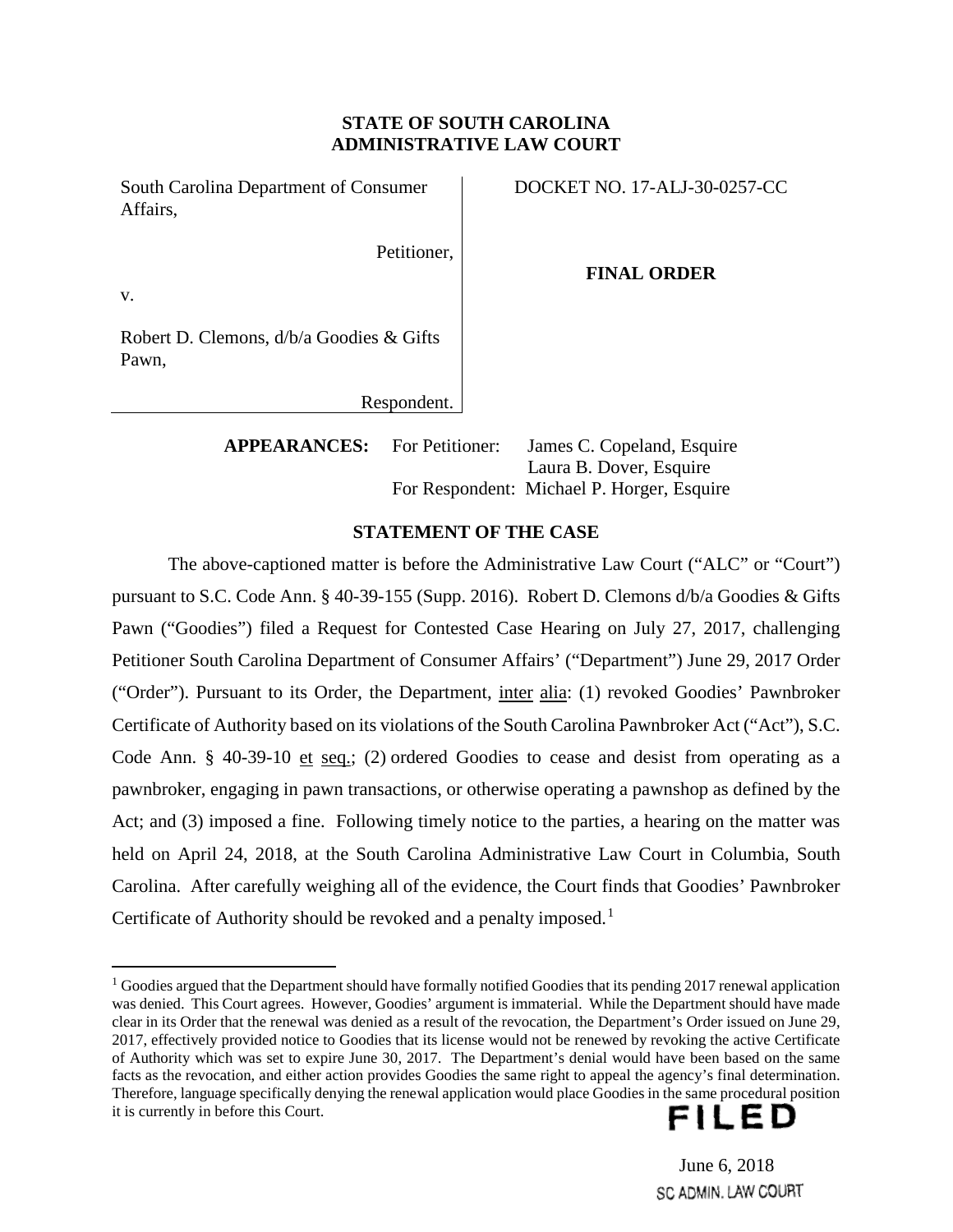#### **FINDINGS OF FACT**

Having observed the witnesses and exhibits presented at the hearing and considering the credibility and accuracy of the evidence, the Court makes the following Findings of Fact by a preponderance of the evidence:

1. From 2003 until June 29, 2017, Goodies & Gifts Pawn ("Goodies") operated continuously at 1069 Broughton Street, Orangeburg, South Carolina 29115. In 2003, Richard D. Clemons, Sr. first obtained a Pawnbroker Certificate of Authority from the Department to operate Goodies at this location. In 2005, Richard Clemons' son, Robert D. Clemons, became employed at Goodies. Beginning in 2006, Robert Clemons' wife, Tonya Clemons, began managing the dayto-day operations of the pawnshop.

2. On June 5, 2014, Richard Clemons sold all fixtures, furniture, equipment, inventory, pawn inventory, goodwill, the exclusive use of the name "Goodies & Gifts Pawn," and all other assets of the business to his son Robert Clemons for five dollars (\$5.00). Thereafter, Robert and Tonya Clemons continued operating Goodies. Richard Clemons passed away in December 2014. Robert Clemons, however, did not notify the Department of his acquisition of Goodies until April 2015. As such, Robert Clemons operated under the existing Certificate of authority for ten months after he obtained ownership of the business and for more than three months after his father died.

3. In April of 2015, Robert D. Clemons submitted an application to the Department indicating he was the new owner of Goodies. The Department renewed Goodies' Pawnbroker Certificate of Authority with the same license number re-issued annually since 2003 (License #PB-0611872-0611881). The Department renewed this license again on May 12, 2016.

4. On September 15, 2016, the Department received a complaint from Susan Avinger ("Complaint"), who formerly owned Avinger Jewelers and Carolina Consignment, alleging Goodies had purchased a substantial amount of stolen goods from her employee, Tammy Mann, between 2008 and 2014.

5. On December 9, 2015, an Orangeburg police officer was dispatched to Goodies because Ms. Avinger reported having found more than twenty pieces of her jewelry in Goodies' display case for sale. During this visit, Tonya Clemons returned twenty-two pieces of jewelry to Susan Avinger immediately upon Ms. Avinger's identification of the pieces in Goodies' display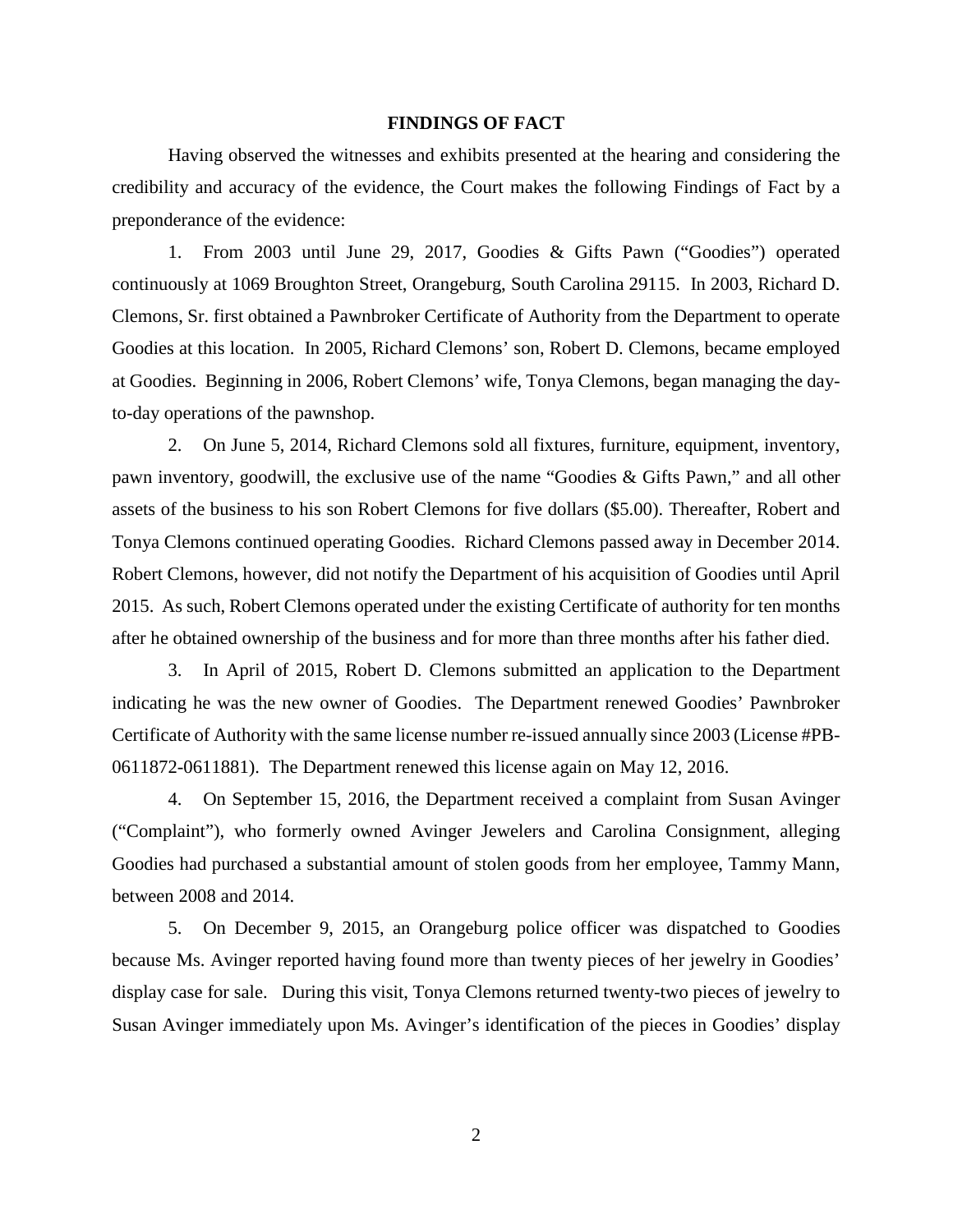cabinet. Mrs. Clemons did this without any question and without discussing it with any other employee at Goodies.<sup>2</sup>

6. Tammy Mann pled guilty in July 2016 to breach of trust over \$10,000.00 as a result of Orangeburg's investigation revealing Ms. Mann stole approximately 740 pieces of jewelry from Ms. Avinger and subsequently sold the items to Goodies between 2008 and 2014. The court ordered Ms. Mann to pay \$65,000.00 in restitution to Ms. Avinger.

7. The Department was not aware of the impropriety of the transactions between Goodies and Tammy Mann at the time it renewed Goodies' Certificate of Authority in July 2015 or in May 2016. The Department did not learn of the allegations or Tammy Mann's July 2016 guilty plea related to the transactions until September 2016. Upon learning this information, the Department began a special investigation to determine whether Goodies had violated the Pawnbroker Act.

8. The only three pawnbrokers employed by Goodies—Richard, Robert, and Tonya Clemons—all engaged in transactions with Tammy Mann. Twelve of the transactions occurred after Robert Clemons acquired ownership of the pawnshop. Goodies engaged in transactions up until the point Ms. Mann's employment was terminated by Susan Avinger in 2014.

9. The circumstances surrounding the transactions entered into between Goodies and Ms. Mann were suspicious. Of the 400 to 500 Goodies transactions reviewed by the Department, 124, or approximately 25%–31%, were with Tammy Mann. The transactions with Ms. Mann averaged more than once a week for the two-year timeframe reviewed, some on the same day.<sup>3</sup> Sixty-one of the transactions between Goodies and Tammy Mann occurred outside normal business hours. The 124 transactions all involved pieces of jewelry and items used to repair jewelry, with the exception of one gun and one wrench. There were more than 350 individual pieces of jewelry involved in the transactions, of many different types and styles, for which Goodies paid Ms. Mann more than \$21,000.00 over a two-year period. Of those, there were at least 241 rings or ring sets with sizes ranging from 5 to 11.5, 43 pairs of earrings, 36 necklaces or chains, and 12 bracelets. An example of the oddity of the transactions include the seven wedding ring sets and one wedding band Goodies purchased from Ms. Mann in a one-year timeframe.

<sup>&</sup>lt;sup>2</sup> Orangeburg investigators concluded that Goodies had scrapped most of the jewelry purchased from Ms. Mann.

<sup>3</sup> E.g., August 13, 2012; September 10, 2012; June 24, 2014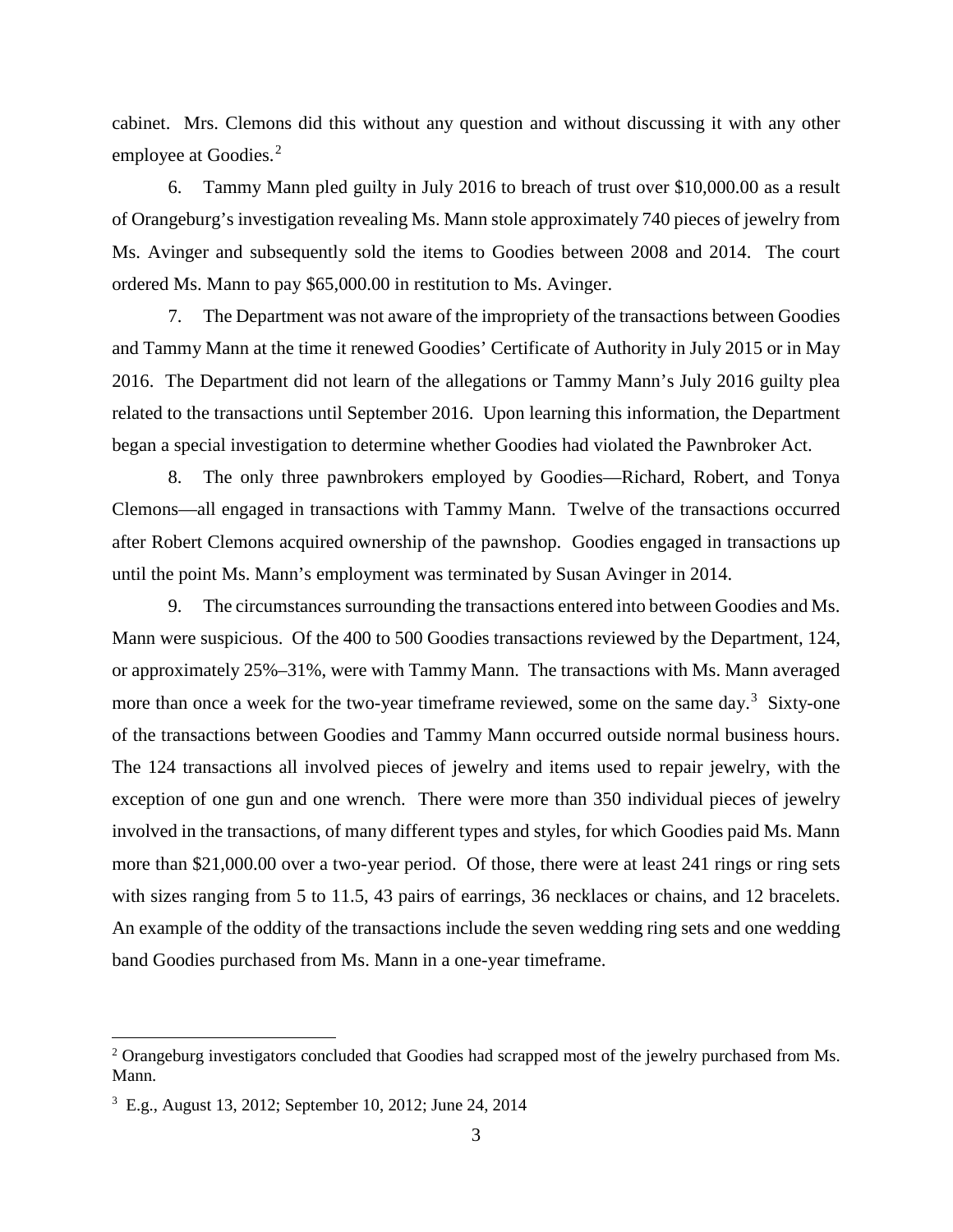10. Robert and Tonya Clemons knew Tammy Mann socially. Ms. Mann and the Clemonses began attending wrestling matches together in 2008. Tonya Clemons, who was in charge of Goodies' day-to-day operations, was aware Ms. Mann worked at Susan Avinger's jewelry store throughout the course of her dealings at Goodies. Indeed, Ms. Mann introduced Tonya Clemons to Ms. Avinger when Tonya visited her store in 2010 or 2011.

11. Tonya Clemons testified she entered into numerous transactions with Tammy Mann between 2012 and 2014, but never called Susan Avinger to inquire about the large amounts of jewelry, and never asked Ms. Mann where such large amounts of jewelry were obtained.

12. Robert Clemons testified he never reached out to Ms. Avinger to ask whether she was aware that an employee of her jewelry store was in the pawnshop selling large amounts of jewelry. In fact, Mr. Clemons testified he never even asked Ms. Mann where she obtained the large amounts of jewelry she routinely sold to Goodies.

13. Tammy Mann testified she did not sell jewelry to any other pawnshop.

14. The Department revoked Goodies' Certificate of Authority based on its investigation. As Chief Investigator Ken Middlebrooks testified, the transactions with Tammy Mann would have been suspicious to any pawnbroker fairly early-on during the timeline of dealings with her because the pawnbrokers: (a) knew where Ms. Mann worked; (b) often conducted business with her outside of regular business hours; and (c) sometimes conducted multiple transactions with her in a single day.

15. The volume and circumstances of the jewelry purchases Goodies made from Mann constitutes evidence of third party ownership of the jewelry. Nevertheless, Goodies regularly purchased jewelry from Mann and neither Robert Clemons nor Tonya Clemons took any steps whatsoever to ascertain the true ownership of the property.

## **CONCLUSIONS OF LAW**

Based upon the foregoing Findings of Fact, the Court concludes the following as a matter of law:

1. Jurisdiction over this case is vested with the ALC pursuant to S.C. Code Ann. § 1-23- 310 et seq. (Supp. 2017), § 1-23-600(B) (Supp. 2017), and § 40-39-155 (Supp. 2017). In presiding over this case, the ALC serves as the finder of fact and makes a de novo determination regarding whether Goodies and its employees violated the South Carolina Pawnbroker Act. See S.C. Code Ann. § 1-23-600(B); Marlboro Park Hosp. v. S.C. Dept. of Health & Envtl. Control, 358 S.C. 573,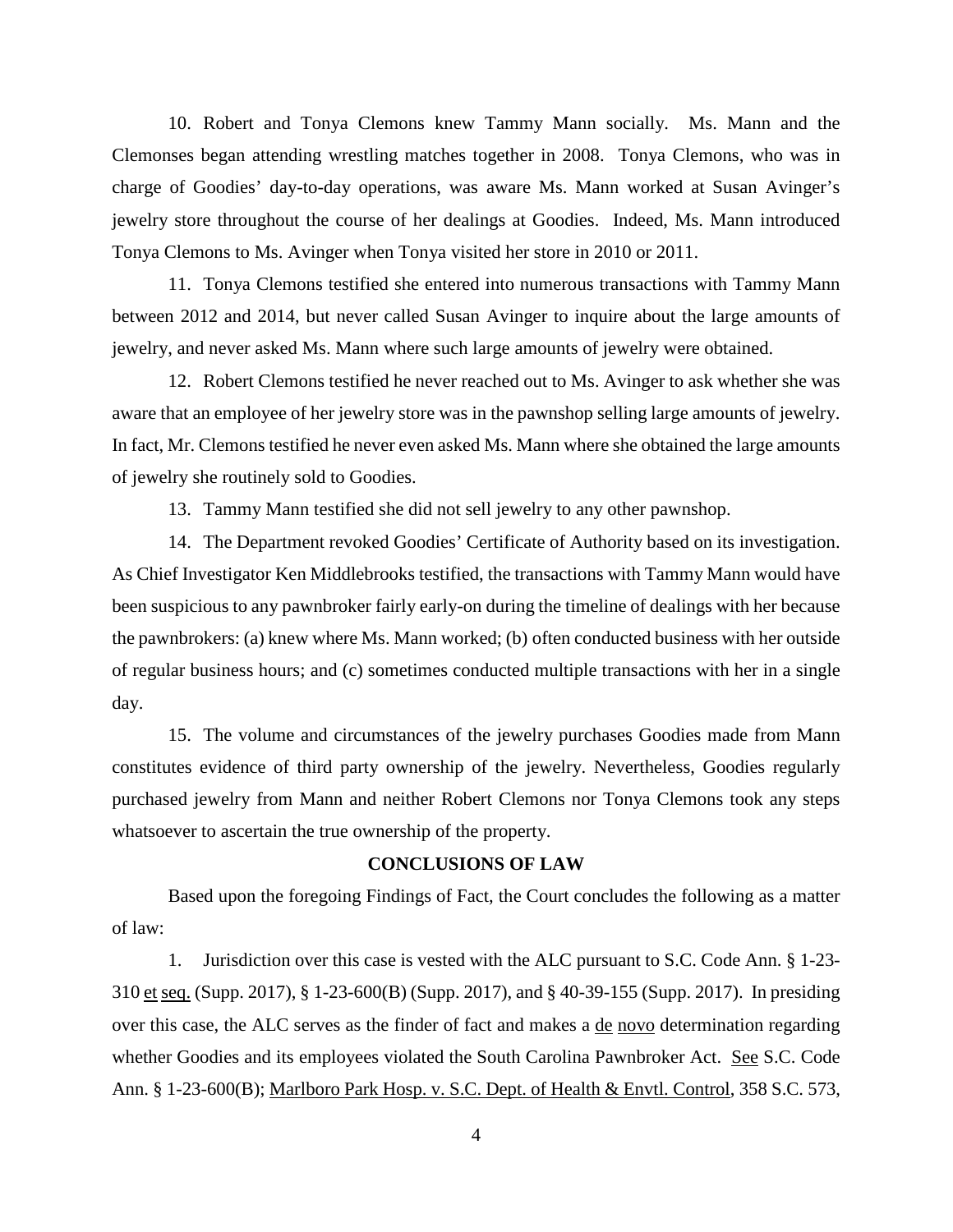577-79, 595 S.E.2d 851, 853-54 (Ct. App. 2004); Brown v. S.C. Dept. of Health & Envtl. Control, 348 S.C. 507, 512, 560 S.E.2d 410, 413 (2002).

2. The weight and credibility assigned to evidence presented at the hearing of a matter is within the province of the trier of fact. See S.C. Cable Television Ass'n v. S. Bell Tel. & Tel. Co., 308 S.C. 216, 222, 417 S.E.2d 586, 589 (1992). A trial judge who observes a witness is in the best position to judge the witness's demeanor and veracity and to evaluate the credibility of his testimony. See e.g., Woodall v. Woodall, 322 S.C. 7, 10, 471 S.E.2d 154, 157 (1996); Wallace v. Milliken & Co., 300 S.C. 553, 556, 389 S.E.2d 448, 450 (Ct. App. 1990). The standard of proof in administrative proceedings is a preponderance of the evidence unless otherwise specified. Anonymous v. State Bd. of Med. Exam'rs, 329 S.C. 371, 375, 496 S.E.2d 17, 19 (1988).

3. Section 40-39-10 of the South Carolina Code defines "pawnbroker" as "any person engaged in the business of lending money on the security of pledged goods, or engaged in the business of purchasing tangible personal property on a condition that it may be redeemed or repurchased by the seller for a fixed price within a fixed period of time." S.C. Code Ann. § 40-39-10(2) (2011) (emphasis added).

4. Pursuant to Section 40-39-20, the Administrator should not issue a certificate of authority unless the Administrator concludes that the experience of the applicant and its employees command the confidence of the community and warrants the belief that the business may be operated honestly, fairly, and efficiently according to the purposes of the Pawnbroker Act and in accordance with applicable state and federal laws. S.C. Code Ann.  $§$  40-39-20(D)(1) (Supp. 2016).

5. Pursuant to Section 40-39-150, the Administrator may issue an administrative order requiring the pawnbroker to cease and desist from unlawful actions and may suspend, revoke, or refuse to issue a certificate of authority by order. S.C. Code § 40-39-150(A) (Supp. 2016). Pursuant to Section 40-39-120, the Administrator may revoke any certificate of authority if the pawnbroker has violated the Pawnbroker Act or any regulation or order lawfully made pursuant to the Act, or if facts or conditions exist which would clearly have justified the Administrator in refusing to grant a certificate of authority had these facts or conditions been known to exist at the time the application for certificate of authority was made. S.C. Code Ann. § 40-39-120 (2011). The Administrator may also impose administrative penalties of up to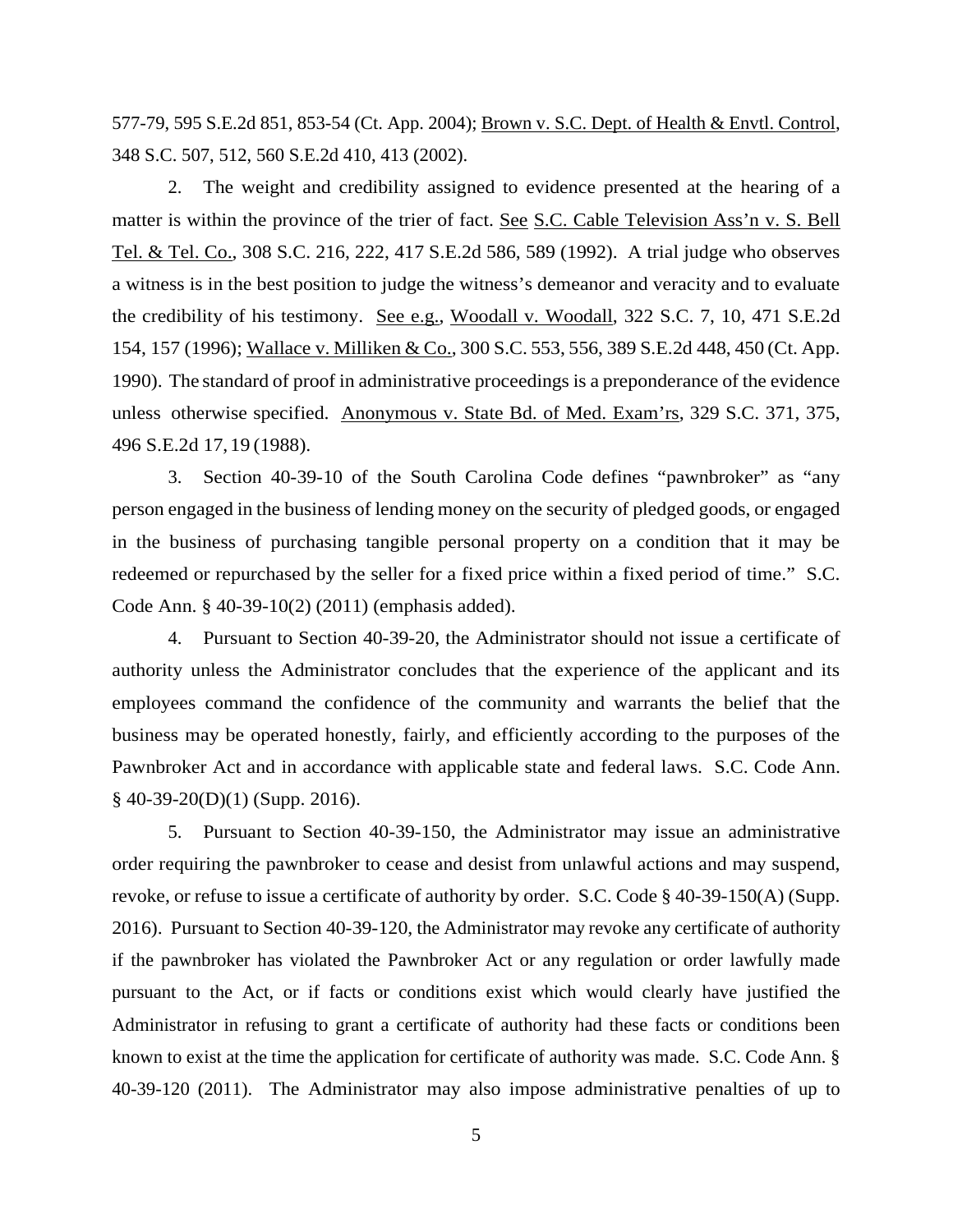\$750.00 for each offense upon persons violating any of the provisions of the Pawnbroker Act up to a maximum of \$15,000.00 for the same set of transactions or occurrences, and each violation constitutes a separate offense. S.C. Code Ann. § 40-39-150(B) (Supp. 2016).

6. Section 40-39-140 prohibits any pawnbroker from accepting property upon which there is evidence of third party ownership without first taking reasonable steps to ascertain its true ownership. S.C. Code Ann. § 40-39-140 (2011).

7. Robert Clemons initially argued that the ALC lacked jurisdiction to hear this matter because the Department issued its Order against the wrong licensee. The crux of his argument is that the transactions between Goodies and Tammy Mann occurred under his father's license. This Court finds this argument without merit. Goodies has held the same Pawnbroker Certificate of Authority since first being issued one in 2003. The same three employees, who are immediate family members, have operated as pawnbrokers from the licensed location doing business as Goodies & Gifts Pawn since 2006. After Richard Clemons sold Robert Clemons the business, Robert and Tonya continued operating Goodies as it had been operated in the past. Furthermore, the transactions with Tammy Mann continued for another two months after Robert Clemons obtained ownership of his father's business and only ceased when Ms. Avinger terminated Ms. Mann from employment. Once Robert Clemons notified the Department in writing of his ownership of Goodies in April 2015, a full ten months after actually obtaining ownership, the Department processed his application and issued Goodies' Pawnbroker Certificate of Authority renewal to Robert Clemons instead of Richard Clemons. This Court finds that, regardless of who owned Goodies, both Robert and Tonya Clemons were operating as "pawnbrokers" as defined by Section 40-39-10(2) of the South Carolina Code of Laws under Goodies' Certificate of Authority between July 12, 2012, and August 12, 2014, and were conducting transactions with Tammy Mann on a regular basis throughout that time. Furthermore, Goodies entered into twelve transactions with Tammy Mann after Robert Clemons obtained ownership and likely would have continued to do so if Ms. Mann had remained employed by Ms. Avinger.

8. This Court finds there was evidence of third party ownership based on the circumstances surrounding the 124 transactions Goodies entered into with Tammy Mann from 2012 until 2014. Knowing that Ms. Mann worked at Susan Avinger's jewelry store, Goodies continued purchasing jewelry from Ms. Mann in large quantities on a regular basis and often outside of normal business hours. There were weeks when Ms. Mann and Goodies conducted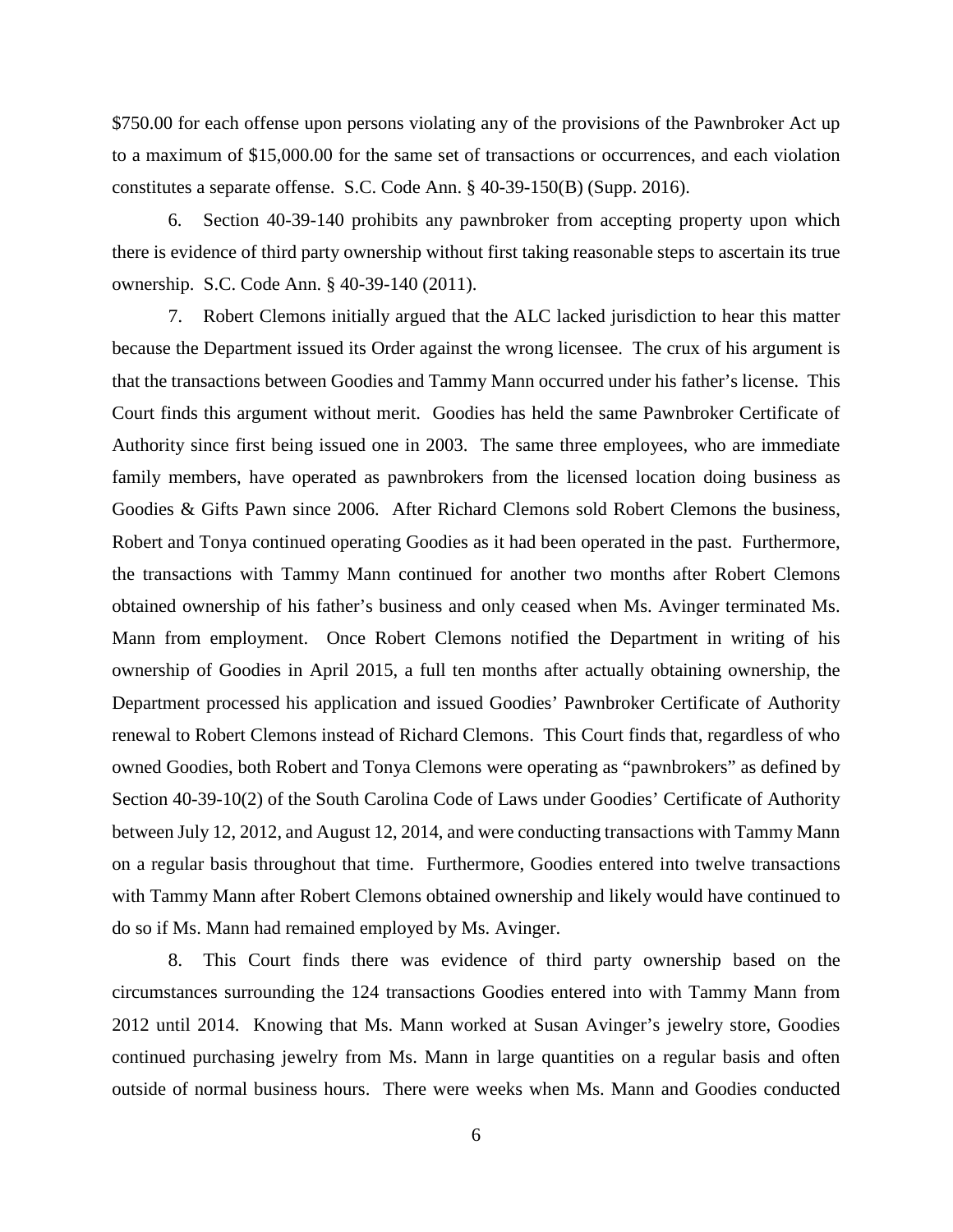multiple transactions during the week, and there were at least four days when Ms. Mann sold jewelry to Goodies twice in one day. Furthermore, there were at least 241 individual rings or ring sets that were different sizes and styles, and many different styles of bracelets and earrings. Based on the volume of jewelry, the range in sizes and styles, and the frequency of the transactions, there was significant evidence of third-party ownership. Neither Goodies nor its pawnbrokers took any steps to ascertain the true ownership of the jewelry they purchased from Tammy Mann. Any reasonable person, not to mention pawnbrokers who have been in the business for more than eight years, would have questioned the source of such an unusually high volume of jewelry being sold by a single individual over an extended period of time. In fact, the transactions with Ms. Mann comprised at least 25% of Goodies' transactions reviewed by the Department for the period from July 2012 to August 2014. Despite this and the knowledge that Tammy Mann worked at Avinger's jewelry store, Robert and Tonya Clemons never questioned Ms. Mann about the items, or called Ms. Avinger to inquire as to whether she knew an employee of hers was in their pawnshop selling large amounts of jewelry. Thus, this Court finds that, through the acts of all three of its pawnbrokers—Richard, Robert, and Tonya Clemons, Goodies violated the Pawnbroker Act 124 times by not taking reasonable steps to ascertain the true ownership of the hundreds of pieces of jewelry they purchased from Tammy Mann.

9. The Court finds that based on the Department's investigation of the transactions going back to July 12, 2012, facts existed which would clearly have justified the Administrator in refusing to grant a certificate of authority in 2015 and 2016 had these facts been known to the Department when it issued these certificates. See S.C. Code Ann. § 40-39-120 (2011 & Supp. 2016).

#### **ORDER**

Based upon the foregoing,

**IT IS HEREBY ORDERED** that, pursuant to S.C. Code Ann. § 40-39-150(A) (Supp. 2016), the Pawnbroker Certificate of Authority, License # PB-0611872-0611881, issued to Goodies & Gifts Pawn **SHALL BE REVOKED**.

**IT IS FURTHER ORDERED** that, pursuant to S.C. Code Ann. § 40-39-150(A) (Supp. 2016), Goodies & Gifts Pawn **SHALL CEASE AND DESIST** from operating as a pawnbroker engaging in pawn transactions or otherwise operating a pawnshop as defined by the Act.

7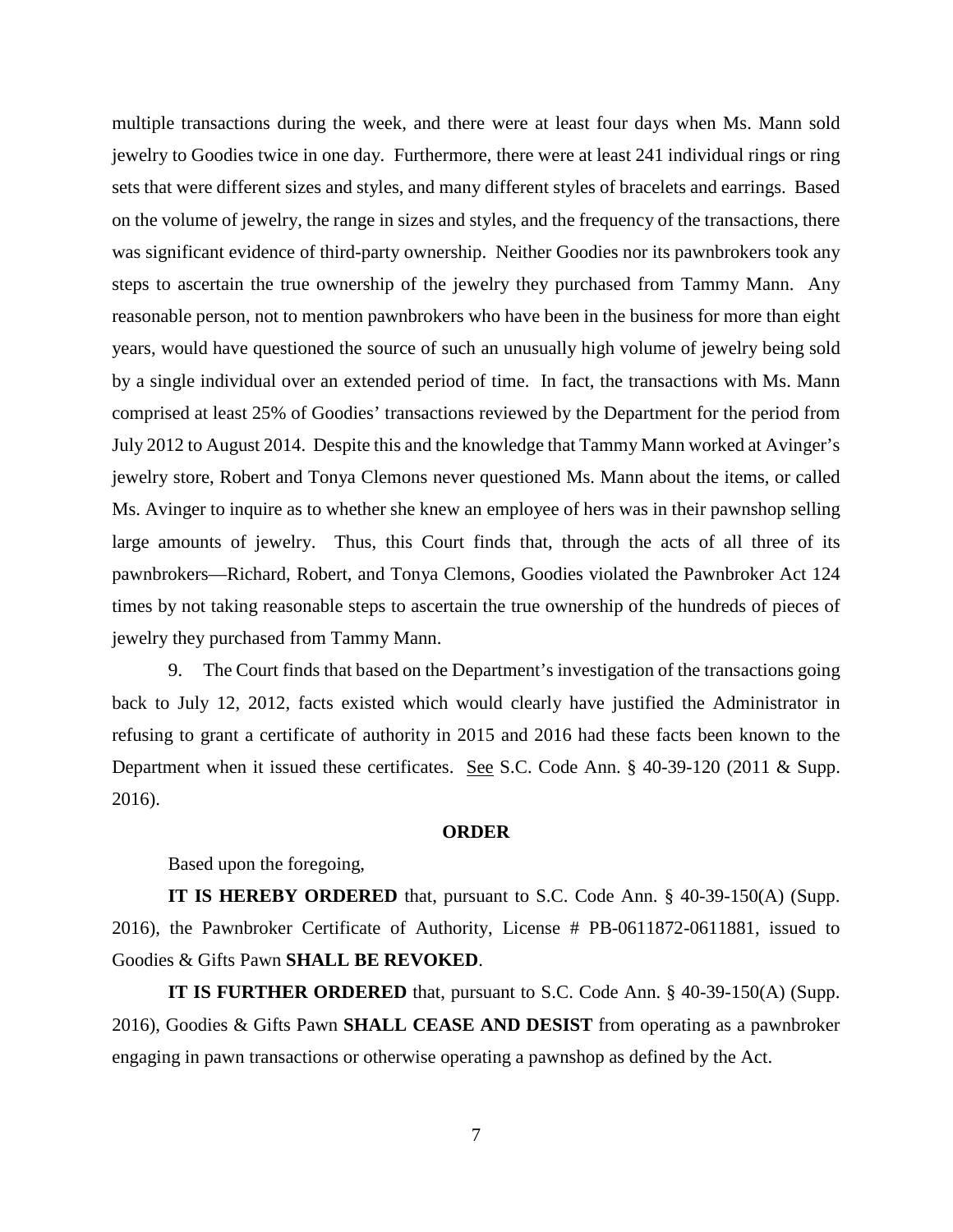**IT IS FURTHER ORDERED** that, pursuant to S.C. Code Ann. § 40-39-150(B) (Supp. 2016), Goodies & Gifts Pawn **SHALL PAY** an administrative fine in the amount of nine thousand dollars (\$9,000.00) for the violations of the Act as set forth in this Order within thirty (30) days of the date of this Order.

**AND IT IS SO ORDERED.**

Brada Durden

Deborah Brooks Durden, Judge S.C. Administrative Law Court

June 6, 2018 Columbia, South Carolina